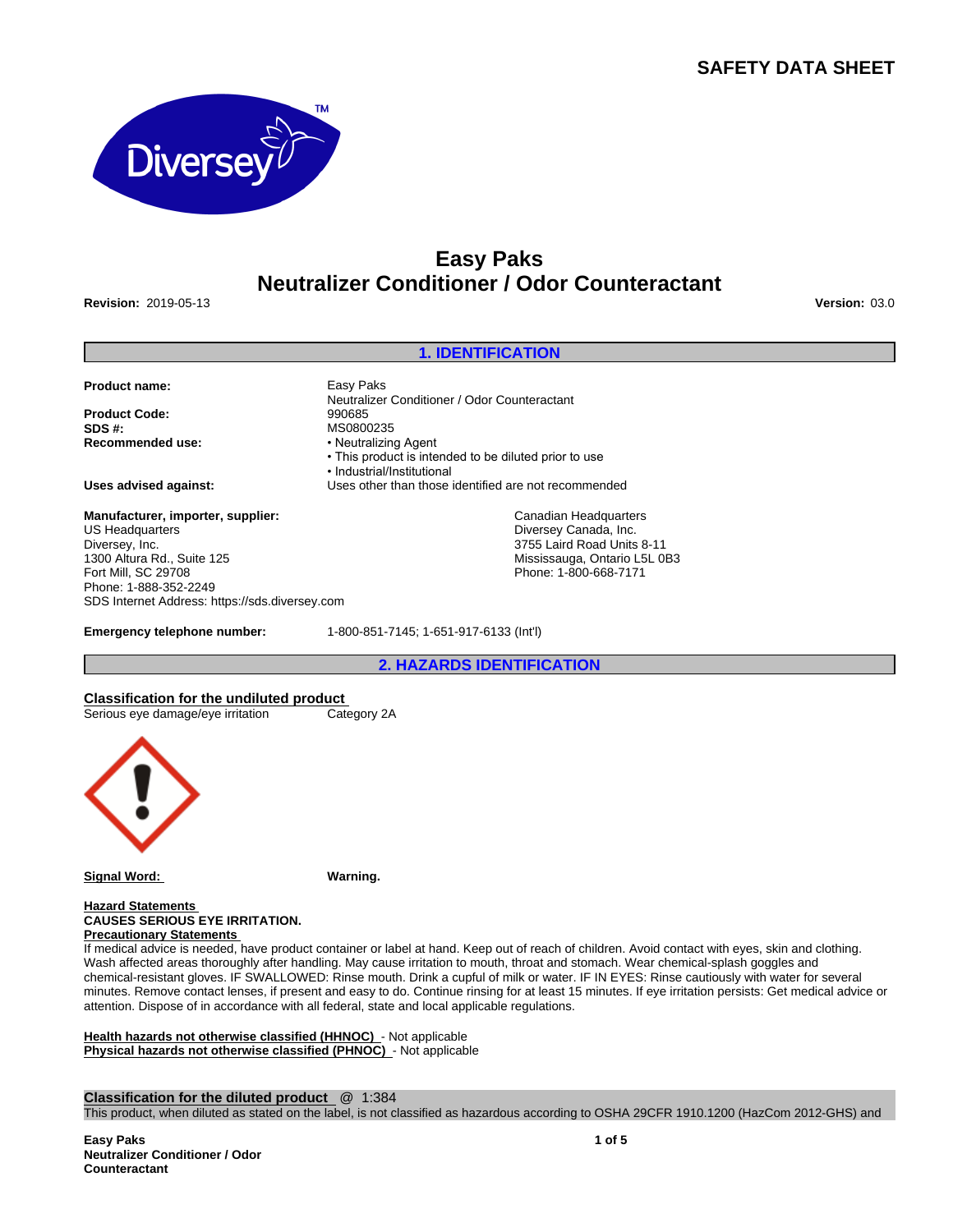Canadian Hazardous Products Regulations (HPR) (WHMIS 2015-GHS).

**Hazard and Precautionary Statements**  None required.

# **3. COMPOSITION/INFORMATION ON INGREDIENTS**

# **Classified Ingredients**

| <b>Ingredientls</b> | $\sim$ $\sim$ $\sim$<br>ษาว ข | Weight.<br>$\cdot$ $\cdot$<br>- 70 |
|---------------------|-------------------------------|------------------------------------|
| Citric acid         | 7-92-9<br>--                  | 100%<br>60                         |
| Sodium carbonate    | 497<br>ع−19 7                 | 200<br><b>JU7</b>                  |

\*Exact percentages are being withheld as trade secret information

# **4. FIRST AID MEASURES**

# **Undiluted Product:**

**Eyes:** IF IN EYES: Rinse cautiously with water for several minutes. Remove contact lenses, if present and easy to do. Continue rinsing for at least 15 minutes. If eye irritation persists: Get medical advice/attention.

**Skin:** No specific first aid measures are required.

**Inhalation:** No specific first aid measures are required.

**Ingestion:** IF SWALLOWED: Rinse mouth. Drink a cupful of milk or water.

**Most Important Symptoms/Effects:** No information available. **Immediate medical attention and special treatment needed** Not applicable. **Aggravated Medical Conditions:** None known.

# **Diluted Product:**

**Eyes:** Rinse with plenty of water. **Skin:** No specific first aid measures are required **Inhalation:** No specific first aid measures are required **Ingestion:** IF SWALLOWED: Call a Poison Center (1-800-851-7145) or doctor/physician if you feel unwell.

## **5. FIRE-FIGHTING MEASURES**

**Specific methods:** No special methods required<br> **Suitable extinguishing media:** The product is not flammable **Specific hazards:** None known.

The product is not flammable. Extinguish fire using agent suitable for surrounding fire.

**Special protective equipment for firefighters:** As in any fire, wear self-contained breathing apparatus pressure-demand, MSHA/NIOSH (approved or equivalent) and full protective gear.

**Extinguishing media which must not be used for safety reasons:** No information available.

# **6. ACCIDENTAL RELEASE MEASURES**

**Environmental precautions and clean-up methods:**

**Personal precautions:** Put on appropriate personal protective equipment (see Section 8.). Clean-up methods - large spillage. Absorb spill with inert material (e.g. dry sand or earth), then place in a chemical waste container. Use a water rinse for final clean-up.

# **7. HANDLING AND STORAGE**

**Handling:** Avoid contact with skin, eyes and clothing. Wash thoroughly after handling. Do not taste or swallow. Product residue may remain on/in empty containers. All precautions for handling the product must be used in handling the empty container and residue. Remove and wash contaminated clothing and footwear before re-use. Avoid breaking packets. Do not handle with wet hands or cut/puncture packets. If packets stick together, do not try to separate them. Keep out of reach of children. FOR COMMERCIAL AND INDUSTRIAL USE ONLY. **Storage:** Keep tightly closed in a dry, cool and well-ventilated place.

**Aerosol Level (if applicable) :** Not applicable.

## **8. EXPOSURE CONTROLS / PERSONAL PROTECTION**

**Exposure Guidelines:** This product, as supplied, does not contain any hazardous materials with occupational exposure limits established by the region specific regulatory bodies.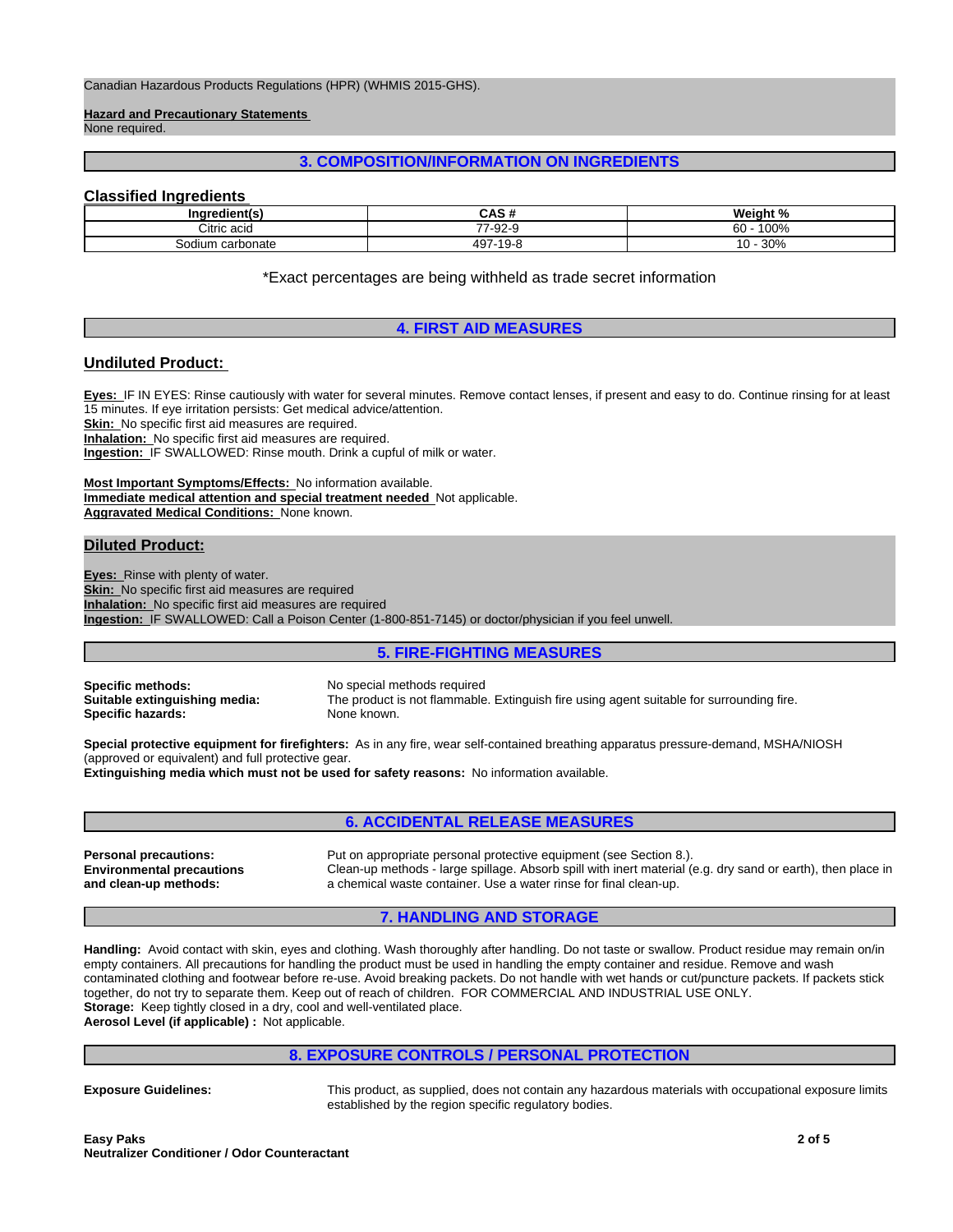#### **Undiluted Product:**

**Engineering measures to reduce exposure:** Good general ventilation should be sufficient to control airborne levels.

**Personal Protective Equipment** 

| Eye protection:                | None required under normal use conditions. In cases of a broken packets or exposure to the inner |
|--------------------------------|--------------------------------------------------------------------------------------------------|
|                                | liquid or powder is possible, wear appropriate eye protection.                                   |
| Hand protection:               | None required under normal use conditions. In cases of a broken packets or exposure to the inner |
|                                | liquid or powder is possible, wear appropriate protective gloves.                                |
| Skin and body protection:      | No personal protective equipment required under normal use conditions.                           |
| <b>Respiratory protection:</b> | No personal protective equipment required under normal use conditions.                           |
| Hygiene measures:              | Handle in accordance with good industrial hygiene and safety practice.                           |

#### **Diluted Product:**

**Engineering measures to reduce exposure:**

Good general ventilation should be sufficient to control airborne levels.

| Eye protection:                | No personal protective equipment required under normal use conditions. |  |  |
|--------------------------------|------------------------------------------------------------------------|--|--|
| Hand protection:               | No personal protective equipment required under normal use conditions. |  |  |
| Skin and body protection:      | No personal protective equipment required under normal use conditions. |  |  |
| <b>Respiratory protection:</b> | No personal protective equipment required under normal use conditions. |  |  |
| <b>Hygiene measures:</b>       | Handle in accordance with good industrial hygiene and safety practice. |  |  |

# **9. PHYSICAL AND CHEMICAL PROPERTIES**

**Explosion limits: - upper:** Not determined **- lower:** Not determined **Physical State:** Powder **Coloring Color:** Color: White **Color:** Color: White **Color: Color: Color: Color: Color: Color: Color: Color: Color: Color: Color: Color: Color: Color: Color: Color: Evaporation Rate:** No information available **Concernantial Codor:** No Odor/Odorless<br> **Odor threshold:** No information available. **Concernantial Bolling point/range:** Not determined **Odor threshold:** No information available. **Melting point/range:** Not determined<br> **Autoignition temperature:** No information available<br> **Solubility:** Completely Soluble **Autoignition temperature:** No information available **Solubility in other solvents:** No information available **Relative Density (relative to water):** 0.8 **Density: 6.67** Ibs/gal 0.8 Kg/L **Density: 8.67** Ibs/gal 0.8 Kg/L **Bulk density:** No information available **Vapor pressure:** No information available. **Viscosity:** No information available **Elemental Phosphorus:** 0 % by wt.<br>**VOC:** 0 % \*<br>**PH:** Not applicable **Flammability (Solid or Gas):** Not applicable **Sustained combustion:** Not applicable

**Vapor density:** No information available **Partition coefficient (n-octanol/water):** No information available **pH:** Not applicable

#### **Dilution pH:** 6.5 **Dilution Flash Point (°F):** Not applicable **VOC % by wt. at use dilution:** 0 %

\* - Title 17, California Code of Regulations, Division 3, Chapter 1, Subchapter 8.5, Article 2, Consumer Products, Sections 94508

### **10. STABILITY AND REACTIVITY**

**Reactivity:** Not Applicable Stability: Not Applicable Stability: **Hazardous decomposition products:** None reasonably foreseeable.<br>**Materials to avoid:** Do not mix with any other proc **Conditions to avoid:** No information available.

The product is stable Do not mix with any other product or chemical unless specified in the use directions.

#### **11. TOXICOLOGICAL INFORMATION**

**Information on likely routes of exposure:** Skin contact, Inhalation, Eye contact

#### **Delayed, immediate, or chronic effects and symptoms from short and long-term exposure**

**Skin contact:** Unlikely to be irritant in normal use. **Eye contact:** Causes serious eye irritation. Symptoms may include pain, redness, and watering.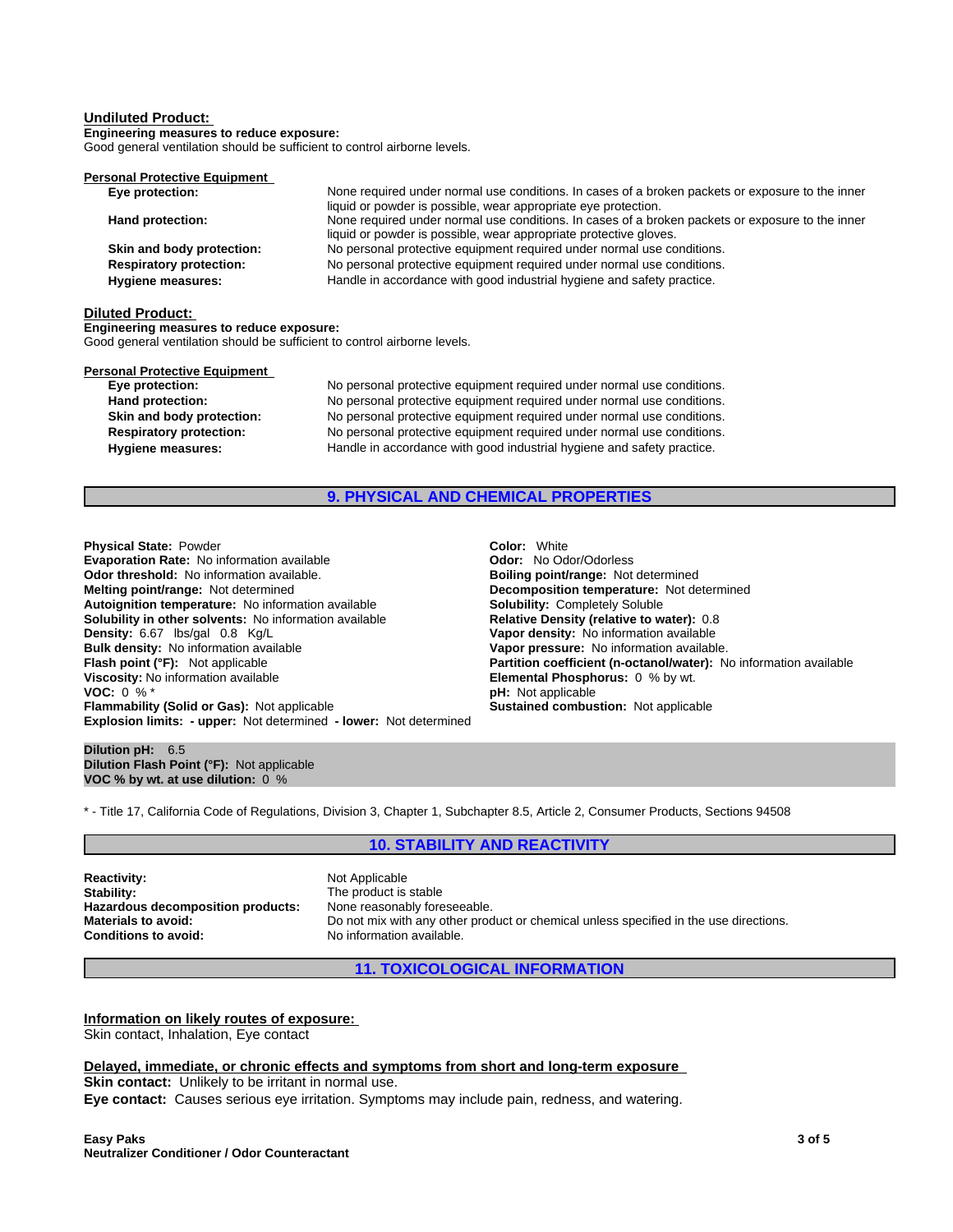**Ingestion:** May be irritating to mouth, throat and stomach. Symptoms may include stomach pain and nausea. **Inhalation:** May be irritating to nose, throat, and respiratory tract. Symptoms may include coughing and difficulty breathing. **Sensitization:** No known effects. **Target Organs (SE):** None known **Target Organs (RE):** None known

**Numerical measures of toxicity ATE - Oral (mg/kg):** >5000

## **12. ECOLOGICAL INFORMATION**

**Ecotoxicity:** No information available.

**Persistence and Degradability:** No information available.

**Bioaccumulation:** No information available.

**13. DISPOSAL CONSIDERATIONS**

**Waste from residues / unused products (undiluted product):** This product, as sold, if discarded or disposed, is not a hazardous waste according to Federal regulations (40 CFR 261.4 (b)(4)). Under RCRA, it is the responsibility of the user of the product to determine, at the time of disposal, whether the waste solution meets RCRA criteria for hazardous waste. Dispose in compliance with all Federal, state, provincial, and local laws and regulations.

**Waste from residues / unused products (diluted product):** This product, when diluted as stated on this SDS, is not a hazardous waste according to Federal regulations (40 CFR 261.4 (b)(4)). Under RCRA, it is the responsibility of the user of the product to determine, at the time of disposal, whether the waste solution meets RCRA criteria for hazardous waste. Dispose in compliance with all Federal, state, provincial, and local laws and regulations.

**RCRA Hazard Class (undiluted product):** Not Regulated **RCRA Hazard Class (diluted product): Not Regulated Contaminated Packaging:** Do not re-use empty containers.

**14. TRANSPORT INFORMATION**

**DOT/TDG/IMDG:** The information provided below is the full transportation classification for this product. This description does not account for the package size(s) of this product, that may fall under a quantity exception, according to the applicable transportation regulations. When shipping dangerous goods, please consult with your internal, certified hazardous materials specialist to determine if any exceptions can be applied to your shipment.

**DOT (Ground) Bill of Lading Description:** NOT REGULATED

**IMDG (Ocean) Bill of Lading Description:** NOT REGULATED

**15. REGULATORY INFORMATION**

#### **International Inventories at CAS# Level**

All components of this product are listed on the following inventories: U.S.A. (TSCA), Canada (DSL).

#### **RIGHT TO KNOW (RTK)**

| Ingredient(s)    | CAS #     | <b>MARTK:</b> | <b>NJRTK:</b> | <b>PARTK:</b> | <b>RIRTK:</b> |
|------------------|-----------|---------------|---------------|---------------|---------------|
| Citric acid      | 77-92-9   |               |               |               |               |
| Sodium carbonate | 497-19-8  |               |               |               |               |
| Water            | 7732-18-5 |               |               |               |               |

### **CERCLA/ SARA**